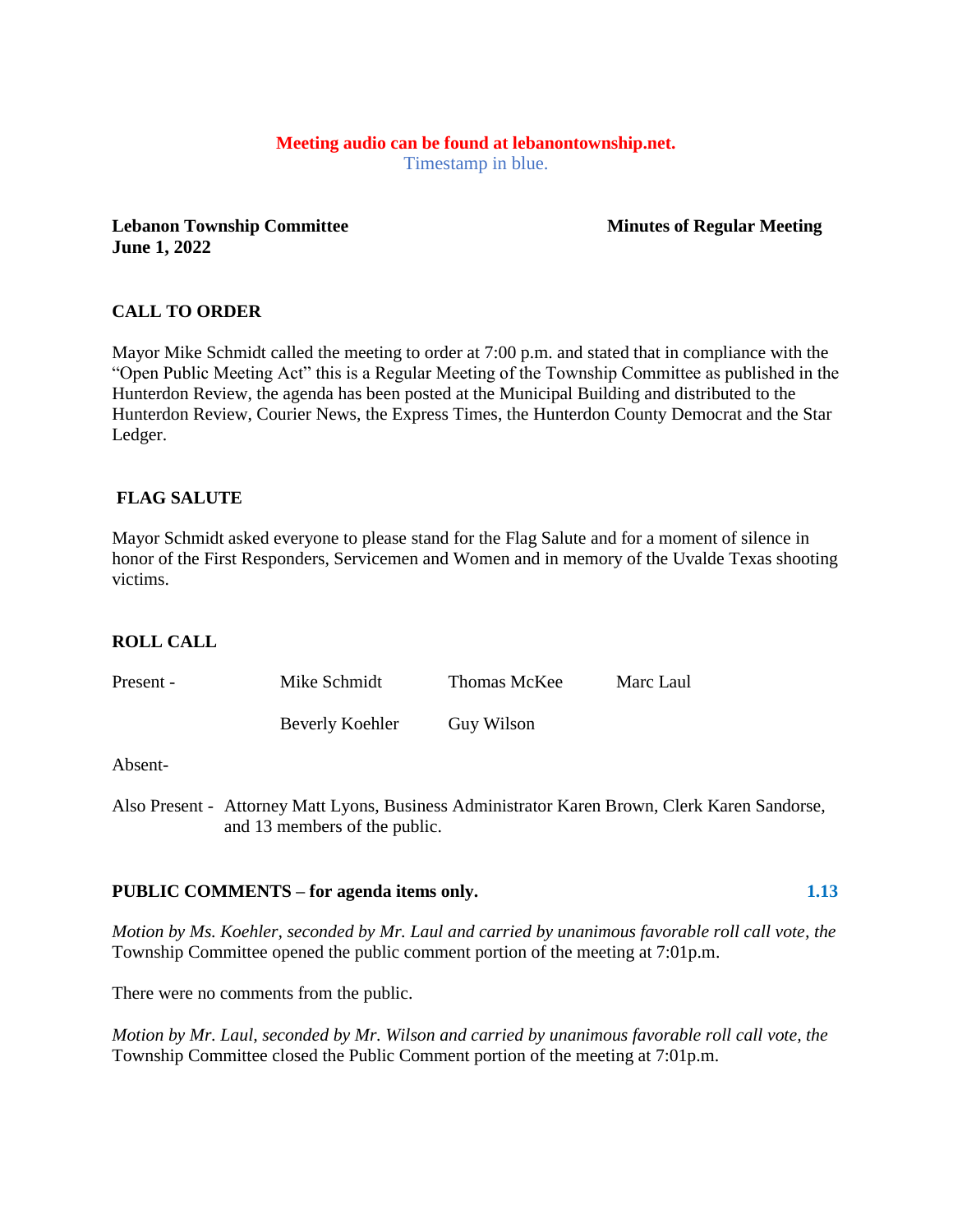## **PRESENTATION OF MINUTES**

a. Minutes of the Regular Meeting of May 18, 2022 – Tabled

### **ORDINANCES 1:42**

## **Ordinance No. 2022-07 - Public Hearing**

*Motion by Mr. Wilson, seconded by Mr. McKee and carried by unanimous favorable roll call vote,* the public hearing for Ordinance No. 2022-07 was opened.

There were no comments from the public.

*Motion by Ms. Koehler, seconded by Mr. Laul and carried by unanimous favorable roll call vote, the* public hearing for Ordinance No. 2022-07 was closed.

*Motion by Mr. Wilson, seconded by Ms. Koehler, and carried by unanimous favorable roll call* vote, the Township Committee adopted Ordinance No. 2022-07 as written below.

```
STATE OF NEW JERSEY
COUNTY OF HUNTERDON
TOWNSHIP OF LEBANON
ORDINANCE NO. 2022-07
```
CAPITAL ORDINANCE OF THE TOWNSHIP OF LEBANON, IN THE COUNTY OF HUNTERDON, NEW JERSEY AUTHORIZING VARIOUS PUBLIC IMPROVEMENTS AND ACQUISITIONS IN, BY AND FOR THE TOWNSHIP, APPROPRIATING THEREFOR THE SUM OF \$694,251 AND PROVIDING THAT SUCH SUM SO APPROPRIATED SHALL BE RAISED FROM THE CAPITAL IMPROVEMENT FUND OF THE TOWNSHIP.

BE IT ORDAINED by the Township Committee of the Township of Lebanon, in the County of Hunterdon, New Jersey, as follows:

Section 1. The Township of Lebanon, in the County of Hunterdon, New Jersey (the "Township") is hereby authorized to undertake the following public improvements and acquisitions in, by and for the Township: (A) undertaking the Road Resurfacing Program at various locations; (B) undertaking the Chip Seal Program at various roads; (C) acquisition of a boom mower for the use of the Department of Public Works ("DPW") - Streets and Roads; (D) undertaking various improvements to the Municipal Building, the DPW Building and Fire House No. 2; (E) acquisition of an SUV for the use of the Police Department; and (F) acquisition of the following for the use of the Fire Department: (i) a duty officer pickup truck; (ii) an automatic stretcher; and (iii) defibrillators. Said improvements and acquisitions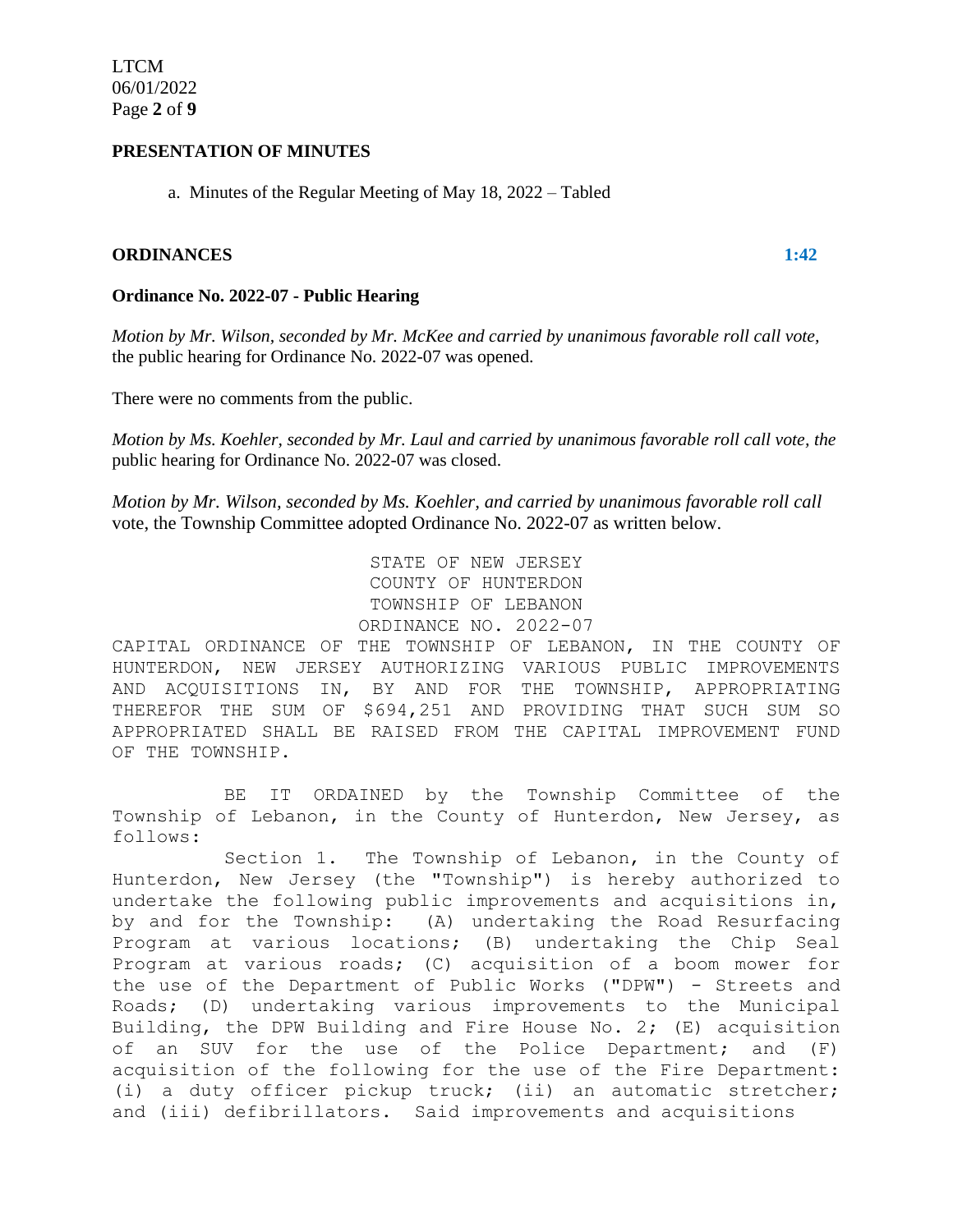LTCM 06/01/2022 Page **3** of **9**

shall include all equipment, work, materials and appurtenances necessary and suitable therefor.

Section 2. The sum of \$694,251 is hereby appropriated to the payment of the cost of the improvements and acquisitions authorized and described in Section 1 hereof (hereinafter referred to as "purpose"). Said appropriation shall be raised from the Capital Improvement Fund of the Township. The sum of \$694,251 is hereby appropriated from the Capital Improvement Fund of the Township to the payment of the cost of said purpose.

Section 3. Said improvements and acquisitions are lawful capital improvements of the Township having a period of usefulness of at least five (5) years. Said improvements and acquisitions shall be made as general improvements, no part of the cost of which shall be assessed against property specially benefitted.

Section 4. The capital budget is hereby amended to conform with the provisions of this capital ordinance to the extent of any inconsistency therewith and the resolutions promulgated by the Local Finance Board showing full detail of the amended capital budget and capital program as approved by the Director, Division of Local Government Services, is on file with the Township Clerk and is available for public inspection.

Section 5. This ordinance shall take effect at the time and in the manner provided by law.

## **RESOLUTIONS 3:21**

**Resolution No. 64-2022 - Reappointment of Tax Assessor**

*Motion by Mr. Laul, seconded by Mr. Wilson and carried by favorable roll call vote, the* Township Committee approved Resolution No. 64-2022 as written below. AYES: Laul, Wilson, Schmidt ABSTAIN: McKee, Koehler

## TOWNSHIP OF LEBANON HUNTERDON COUNTY, NEW JERSEY RESOLUTION NO. 64-2022 CONFIRMING THE APPOINTMENT OF TAX ASSESSOR

WHEREAS, pursuant to N.J.S.A. 40A:9-146, the Township is required to appoint a Tax Assessor; and

WHEREAS, Erica J. Brandmaier was appointed Tax Assessor of the Township of Lebanon beginning December 20, 2018, and ending June 30, 2022; and

WHEREAS, the Township Committee has determined that Erica J. Brandmaier has efficiently served as Tax Assessor since that time; and

WHEREAS, pursuant to N.J.S.A. 40A:9-148 the term of a tax assessor is "4 years from the first day of July next following his/her appointment;" and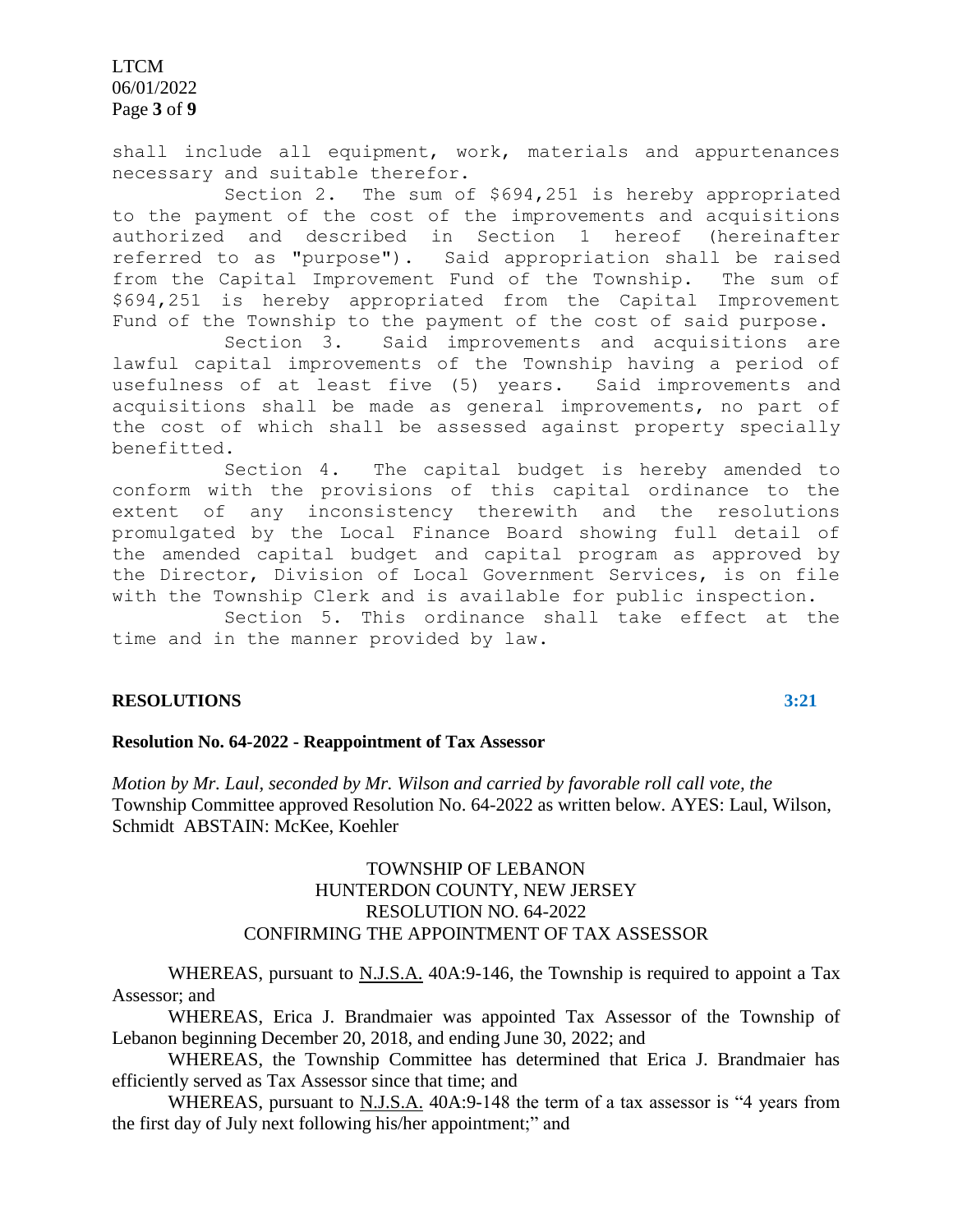LTCM 06/01/2022 Page **4** of **9**

WHEREAS, the Township Committee has also determined that Ms. Brandmaier should be appointed as authorized agent for the Township to appear and act as agent in all tax appeal matters before the Hunterdon County Board of Taxation.

NOW, THEREFORE, BE IT RESOLVED, by the Mayor and Committee of the Township of Lebanon, County of Hunterdon, New Jersey, that Erica J. Brandmaier is hereby reappointed to the position of Lebanon Township Tax Assessor for the four year statutory term from July 1, 2022, to June 30, 2026; and

IT IS FURTHER RESOLVED, that Ms. Brandmaier be and is hereby appointed as authorized agent for the Township for Lebanon to appear and act as agent in all tax appeal matters before the Hunterdon County Board of Taxation in which the Township of Lebanon is a party.

IT IS FURTHER RESOLVED, that the Mayor and Clerk are authorized to execute the attached agreement with Ms. Brandmaier in substantially the same form as that attached hereto.

## **Resolution No. 65-2022 - Reappointment of Tax Collector**

*Motion by Mr. McKee, seconded by Ms. Koehler and carried by unanimous favorable roll call* vote, the Township Committee approved Resolution No. 65-2022 as written below.

## TOWNSHIP OF LEBANON HUNTERDON COUNTY, NEW JERSEY RESOLUTION NO. 65-2022 CONFIRMING THE APPOINTMENT OF TAX COLLECTOR

WHEREAS, pursuant to N.J.S.A. 40A:9-141, the Township is required to appoint a Tax Collector; and

WHEREAS, Ann Marie Silvia was appointed Tax Collector of the Township of Lebanon beginning June 17, 2020, ending December 31, 2020; and

WHEREAS, the Township Committee has determined that Ann Maria Silvia has efficiently served as Tax Collector since that time; and

WHEREAS, pursuant to N.J.S.A. 40A:9-142 the term of a tax assessor is "4 years from the first day of January next following his/her appointment;" and

NOW, THEREFORE, BE IT RESOLVED, by the Mayor and Committee of the Township of Lebanon, County of Hunterdon, New Jersey, that Ann Marie Silva is hereby reappointed to the position of Lebanon Township Tax Collector for the four year statutory term from January 1, 2021, to December 31, 2024.

IT IS FURTHER RESOLVED, that the Mayor and Clerk are authorized to execute the attached agreement with Ms. Silvia in substantially the same form as that attached hereto.

## **Resolution No. 66-2022 - Standing Committee Meeting Policy**

*Motion by Mr. Laul, seconded by Mr. Wilson and carried by unanimous favorable roll call vote,* the Township Committee approved Resolution No. 66 -2022 as written below.

> TOWNSHIP OF LEBANON COUNTY OF HUNTERDON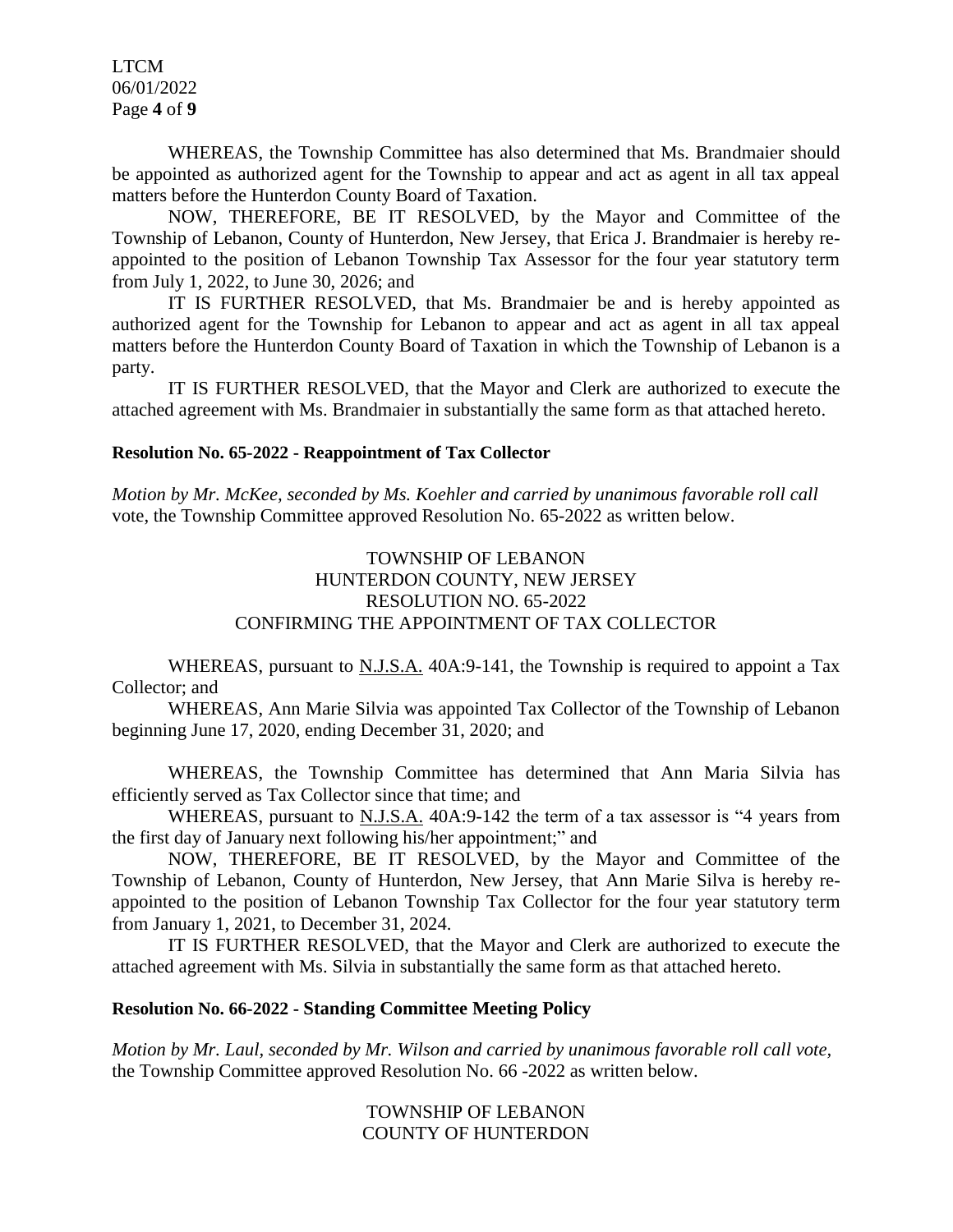## STATE OF NEW JERSEY RESOLUTION NO. 66-2022 RESOLUTION ON MEETING POLICY FOR LEBANON TOWNSHIP STANDING COMMITTEES

WHEREAS, the Township of Lebanon relies on resident volunteers appointed to various Boards, Commissions, and Committees, together referred to as the Standing Committees, to carry out essential and accessory functions of the Municipality, and

WHEREAS, the dates, times, and locations for the meetings of the Standing Committees are established annually at the Township Reorganization Meeting and notified to the public, including posted on the Township Website, and

WHEREAS, the Standing Committees are an extension of the Municipal Government and public participation in the meetings and activities of the Standing Committees is encouraged, and WHEREAS, unforeseen events occasionally prevent the Standing Committee volunteers from being able to meet at the regularly scheduled date, time or location established at the Reorganization, making it beneficial to the Township for meeting dates, times or locations to be changed, and

WHEREAS, a policy and procedure for changing the established date, time or location of the meetings of Standing Committees is required.

NOW THEREFORE BE IT RESOLVED that, without superseding any requirements of State Statute, Township Ordinance, or Standing Committee Bylaws, a Standing Committee may change its meeting date, time or location with no less than three-business-day notification to the Municipal Clerk in order for the Clerk to post such change to the Township Website with at least two days' advance notice of such change to the public, and

BE IT FURTHER RESOLVED that Standing Committees will inform the Municipal Clerk of any change in the established meeting schedule as soon as such changes are made in order to provide the public with as much advance notice as possible and that the Clerk will promptly have such changes posted on the Township Website, and

BE IT FURTHER RESOLVED that the Chairperson of any Standing Committee that has changed its established meeting date, time, or location will confirm that such change has been updated on the Township Website with as much advance notice as possible, but in any case, at least two days in advance of any meeting, and report any incorrect meeting information to the Municipal Clerk for rectification.

# **UNFINSIHED BUSINESS 7:58**

# **Special meeting for DPW Interviews**

*Motion by Ms. Koehler, seconded by Mr. Wilson and carried by unanimous favorable roll call vote,* the Township Committee scheduled a special meeting to be held on June 15, 2022 at 6:15 p.m. to conduct DPW candidate interviews in closed session.

# **Forest Stewardship Plan**

Ms. Nancy Lawler and Ms. Sharon Petzinger of the EOSC, were present to request authorization from the Township Committee in requesting funding from the Highlands Council's Plan Conformance Grant in the total amount of \$36,250.00. The funds will be divided into two parts;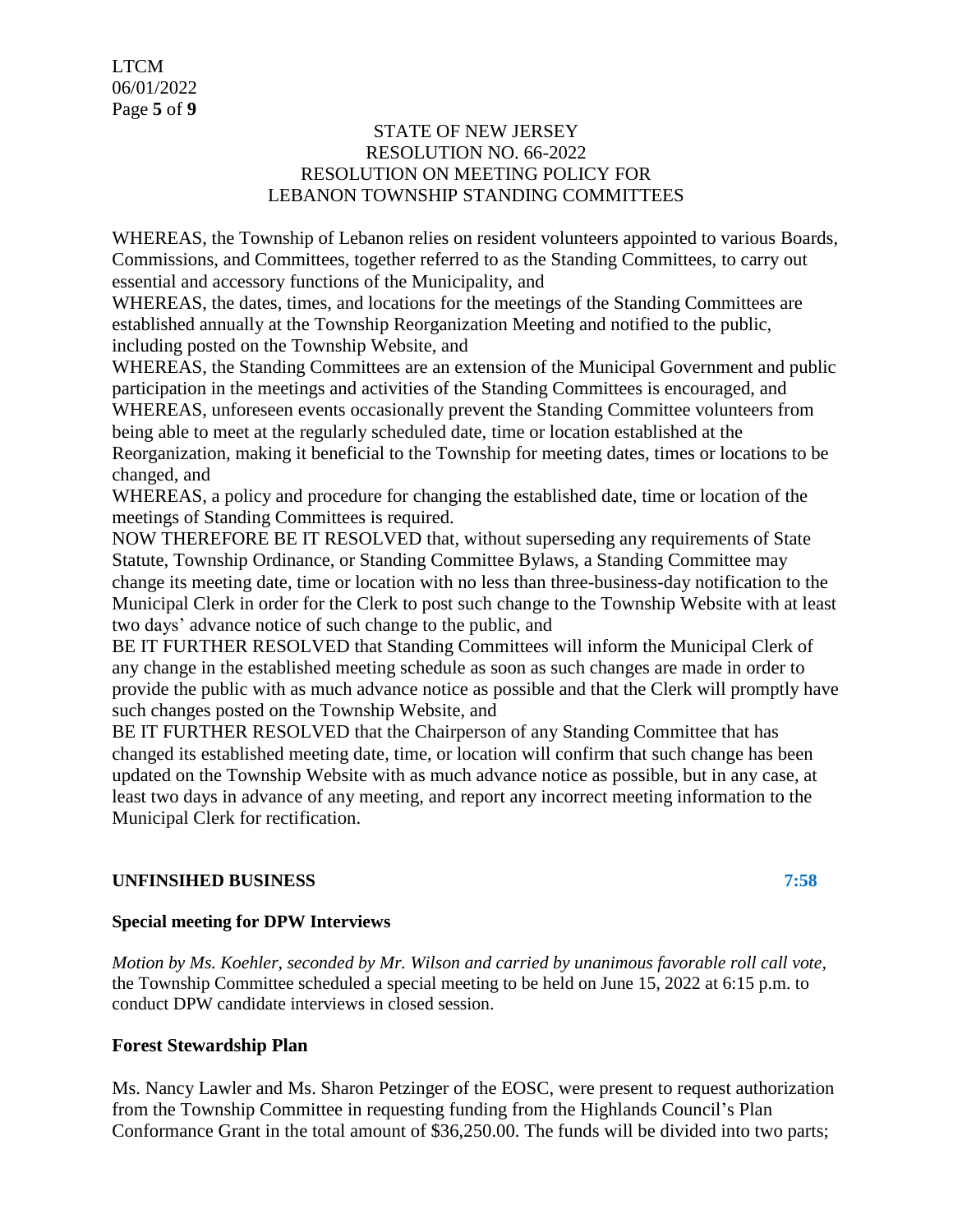LTCM 06/01/2022 Page **6** of **9**

\$28,050 to create a municipal forest stewardship master plan for all municipal-owned forest lands, and \$8,200 to create a forest stewardship plan for two contiguous parcels in the Anthony Preserve. Discussion held.

*Motion by Mr. Wilson, seconded by Ms. Koehler and carried by unanimous favorable roll call vote,* the Township Committee endorsed the funding request from the Highlands Council Plan Conformance Grant in the amount of \$36,250.00.

## **Newsletter**

Mayor Schmidt raised questions on a recommendation made for the newsletter editor position in November 2021. Discussion held.

## **ADMINISTRATOR REPORT 29.20**

Ms. Brown stated that Senator Booker and Congressman Malinowski's offices have selected the Township's grant project to submit to the Appropriations Committee.

There will be two trainings for harassment and discrimination for the employees, volunteers and Township Committee members.

The Township is in process of conducting an IT assessment. Security measures will be discussed in closed session.

The DPW Position has been posted on the website and township buildings with the application deadline being June 3, 2022.

### **NEW BUSINESS**

### **Resignation of Police Officer 34:27**

Officer Hayden Lechner has submitted a letter of resignation as he has been appointed to the United States Secret Service.

*Motion by Mr. Laul, seconded by Mr. Wilson and carried by unanimous favorable roll call vote, the* Township Committee accepted the resignation of Officer Hayden Lechner with congratulations.

## **Appointment of Park Committee Member**

*Motion by Mr. McKee, seconded by Mr. Wilson and carried by unanimous favorable roll call vote,* the Township Committee appointed Tamara Dunning to the Park Committee.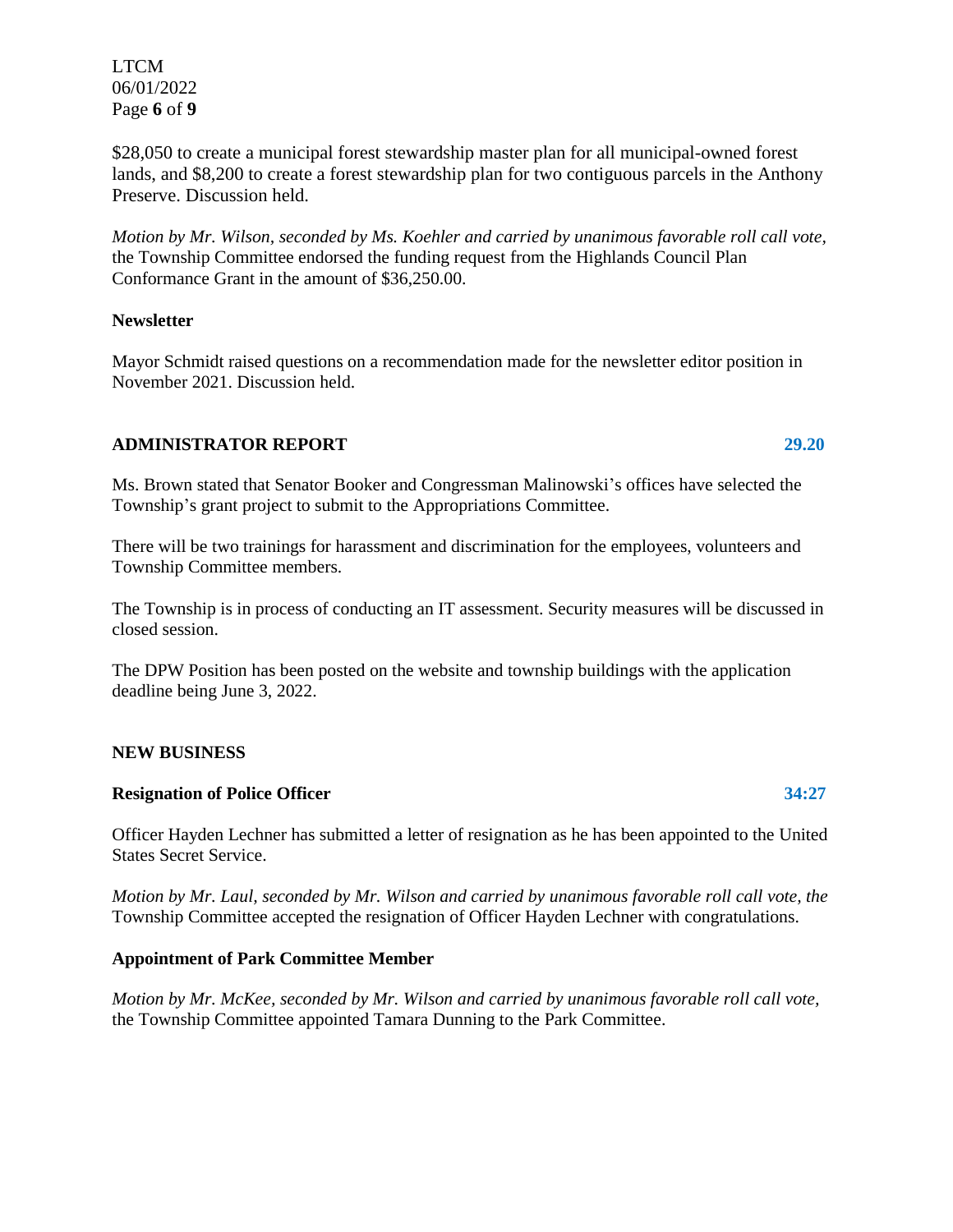## **Shared Services Agreement - NHVRHS Special Law Enforcement Officer**

*Motion by Mr. Laul, seconded by Ms. Koehler and carried by unanimous favorable roll call vote, the* Township Committee approved the Shared Services Agreement with NHVRHS for Special Law Enforcement Officer and authorized the mayor to sign.

## **Shared Services Agreement –NHVRHS School Resource Officer**

*Motion by Mr. Wilson, seconded by Ms. Koehler and carried by unanimous favorable roll call vote,* the Township Committee approved the Shared Services Agreement with the NHVRHS for a School Resource Officer and authorized the mayor to sign.

## **PRESENTATION OF VOUCHERS 41:42**

Committee Members provided a description of vouchers exceeding \$1000.00.

Questions were raised and discussion was held on the RK Environmental Invoice in the amount of \$4,224.50. The invoice will need further review prior to approval.

*Motion by Mr. Laul, seconded by Mr. Wilson and carried by unanimous favorable roll call vote, the* Township Committee amended the June 1, 2022 bill list, in the amount of \$126,233.26, to exclude the RK Environmental invoice (\$4,224.50) for a total approved bill list amount \$122,008.76.

### **CORRESPONDENCE 49.38**

No correspondence

## **PUBLIC COMMENTS 49.43**

*Motion by Mr. Laul, seconded by Ms. Koehler and carried by unanimous favorable roll call vote, the* Township Committee opened the Public Comment portion of the meeting at 7:50 p.m.

Ms. Sharon Petzinger made comments on Clean Community Grant funds and provided suggestions on ways in which to use them.

*Motion by Ms. Koehler, seconded by Mr. Laul and carried by unanimous favorable roll call vote, the* Township Committee closed the public comment portion of the meeting at 7:52 p.m.

**EXECUTIVE SESSION –** Police Personnel & PBA Contract **52:30**

*Motion by Mr. Wilson, seconded by Ms. Koehler and carried by unanimous favorable roll call vote,*  the Township Committee approved Resolution No. 67-2022 and convened in executive session at 7:53 p.m. Action will be taken.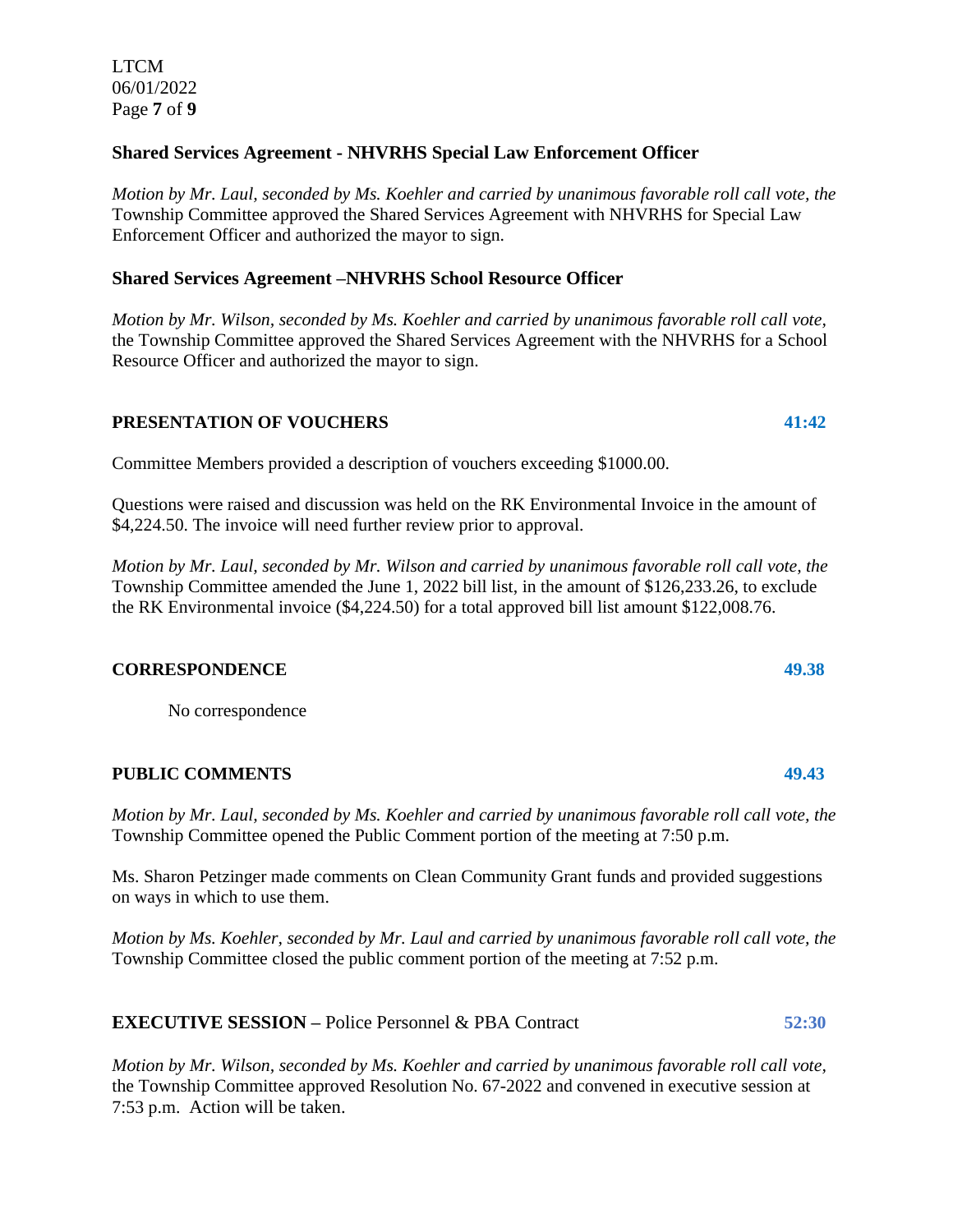## **TOWNSHIP OF LEBANON COUNTY OF HUNTERDON STATE OF NEW JERSEY RESOLUTION NO. 67-2022 RESOLUTION AUTHORIZING EXECUTIVE SESSION**

**WHEREAS**, the Open Public Meetings Act; *N.J.S.A.* 10:4-6 *et seq*., declares it to be the public policy of the State to insure the right of citizens to have adequate advance notice of and the right to attend meetings of public bodies at which business affecting the public is discussed or acted upon; and

**WHEREAS**, the Open Public Meetings Act also recognizes exceptions to the right of the public to attend portions of such meetings; and

**WHEREAS**, the Mayor and Committee find it necessary to conduct an executive session closed to the public as permitted by the *N.J.S.A*. 40:4-12; and

**WHEREAS**, the Mayor and Committee will reconvene in public session at the conclusion of the executive session;

**NOW, THEREFORE, BE IT RESOLVED** by the Mayor and Committee of the Township of Lebanon, County of Hunterdon, State of New Jersey that they will conduct an executive session to discuss the following topic(s) as permitted by *N.J.S.A*. 40:4-12:

\_\_\_\_\_\_A matter which Federal Law, State Statute or Rule of Court requires be kept confidential or excluded from discussion in public (Provision relied upon:

\_\_\_\_\_\_\_\_\_\_\_\_\_\_\_\_\_\_\_\_\_\_\_\_\_\_\_\_\_\_\_\_\_\_\_\_\_\_\_\_\_\_\_\_\_\_\_\_\_\_\_\_\_); \_\_\_\_\_\_A matter where the release of information would impair a right to receive funds from the federal government;

\_\_\_\_\_\_A matter whose disclosure would constitute an unwarranted invasion of individual privacy;

\_\_\_\_\_A collective bargaining agreement, or the terms and conditions thereof;

\_\_\_\_\_ A matter involving the purpose, lease or acquisition of real property with public funds, the setting of bank rates or investment of public funds where it could adversely affect the public interest if discussion of such matters were disclosed;

 $X_{\text{max}}$  Tactics and techniques utilized in protecting the safety and property of the public provided that their disclosure could impair such protection; **Information Technology Services** \_\_\_\_\_\_Investigations of violations or possible violations of the law;

Pending or anticipated litigation or contract negotiation in which the public body is or may become a party; (The general nature of the litigation or contract negotiations is): The public disclosure of such information at this time would have a potentially negative impact on the municipality's position in the litigation or negotiation; therefore this information will be withheld until such time as the matter is concluded or the potential for negative impact no longer exists.)

 Matters falling within the attorney-client privilege, to the extent that confidentiality is required in order for the attorney to exercise his or her ethical duties as a lawyer; (The general nature of the matter is:  $OR$  the public disclosure of such information at this time would have a potentially negative impact on the municipality's position with respect to the matter being discussed; therefore this information will be withheld until such time as the matter is concluded or the potential for negative impact no longer exists.*)*;

 Matters involving the employment, appointment, termination of employment, terms and conditions of employment, evaluation of the performance, promotion or disciplining of any specific prospective or current public officer or employee of the public body, where all individual employees or appointees whose rights could be adversely affected have not requested